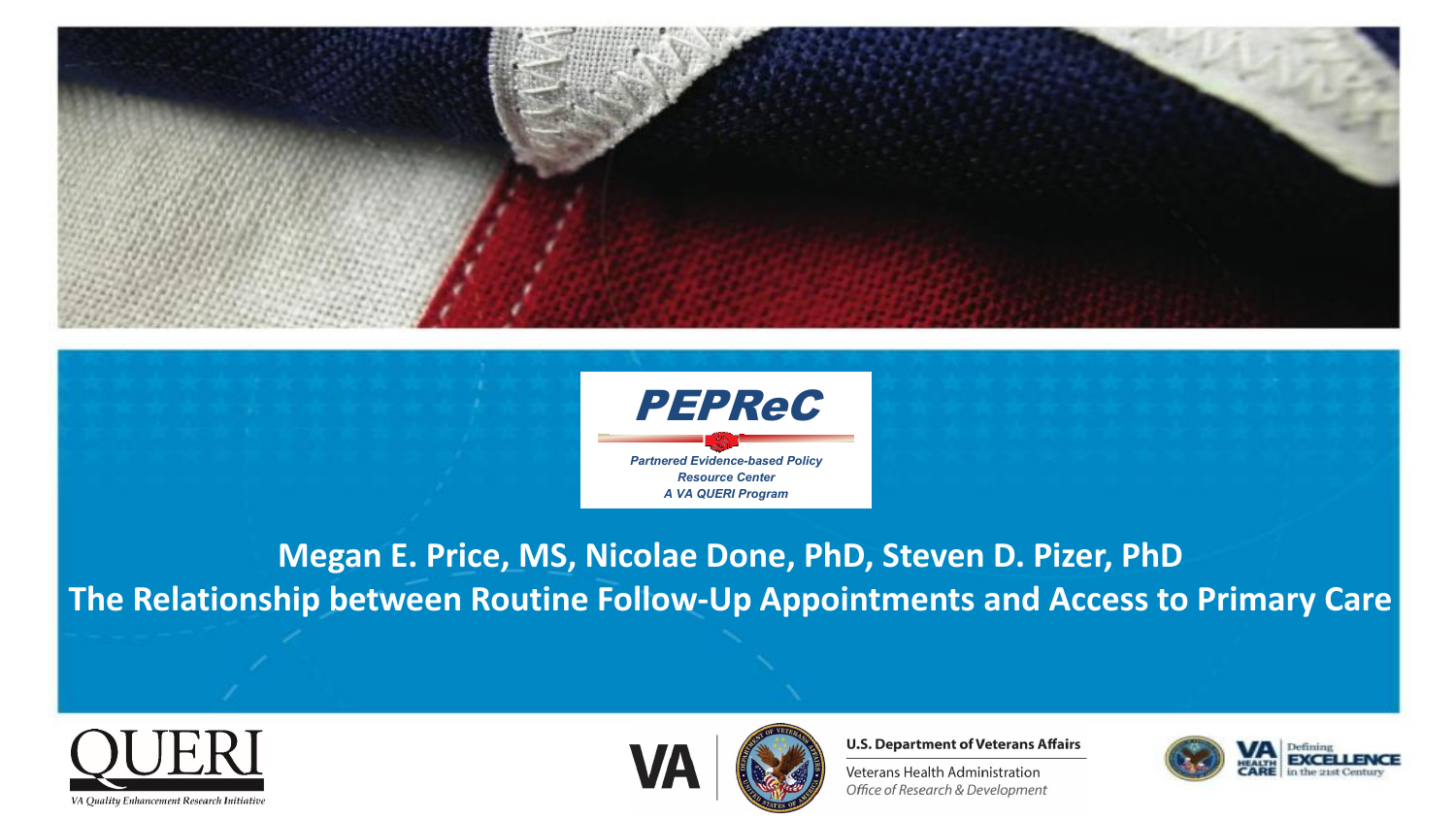#### **Primary Result**



# **More frequent primary care visits**

#### **Greater patient satisfaction with access**

#### In VA facilities where:

average primary care follow-up intervals >= 4.64 months, patients are 20% less likely to report that they can usually or always access routine care when needed.

Mean follow-up interval (facility level) = 3.9 months.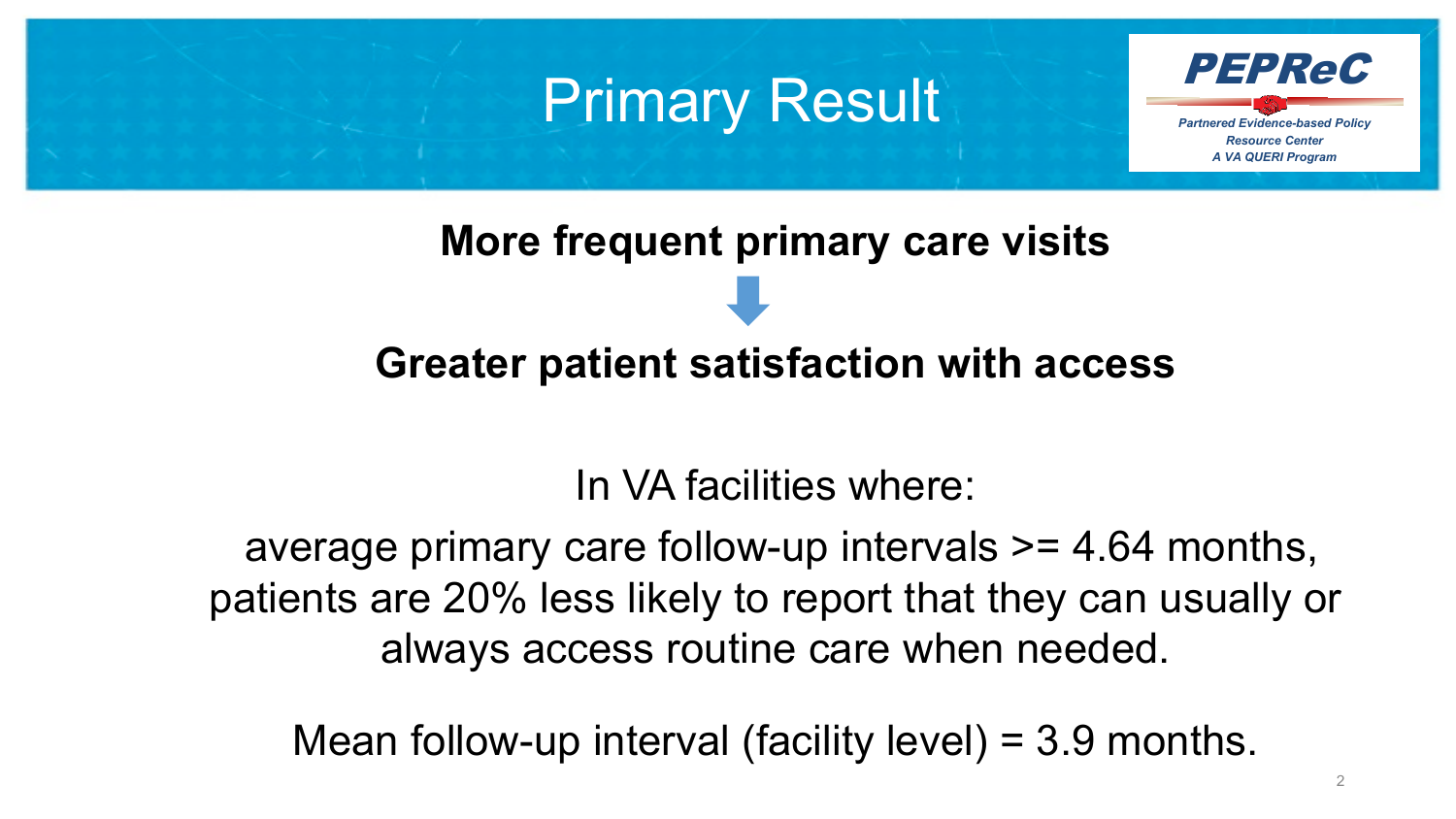### **Implications**



- Trade-off between scheduling new patients with urgent issues and follow-up visits for returning patients with chronic conditions.
- Primary care providers in the VA have a relatively wide bandwidth for increasing time between visits.
- Facilities with unusually infrequent follow-up visits fare worse in terms of satisfaction with access.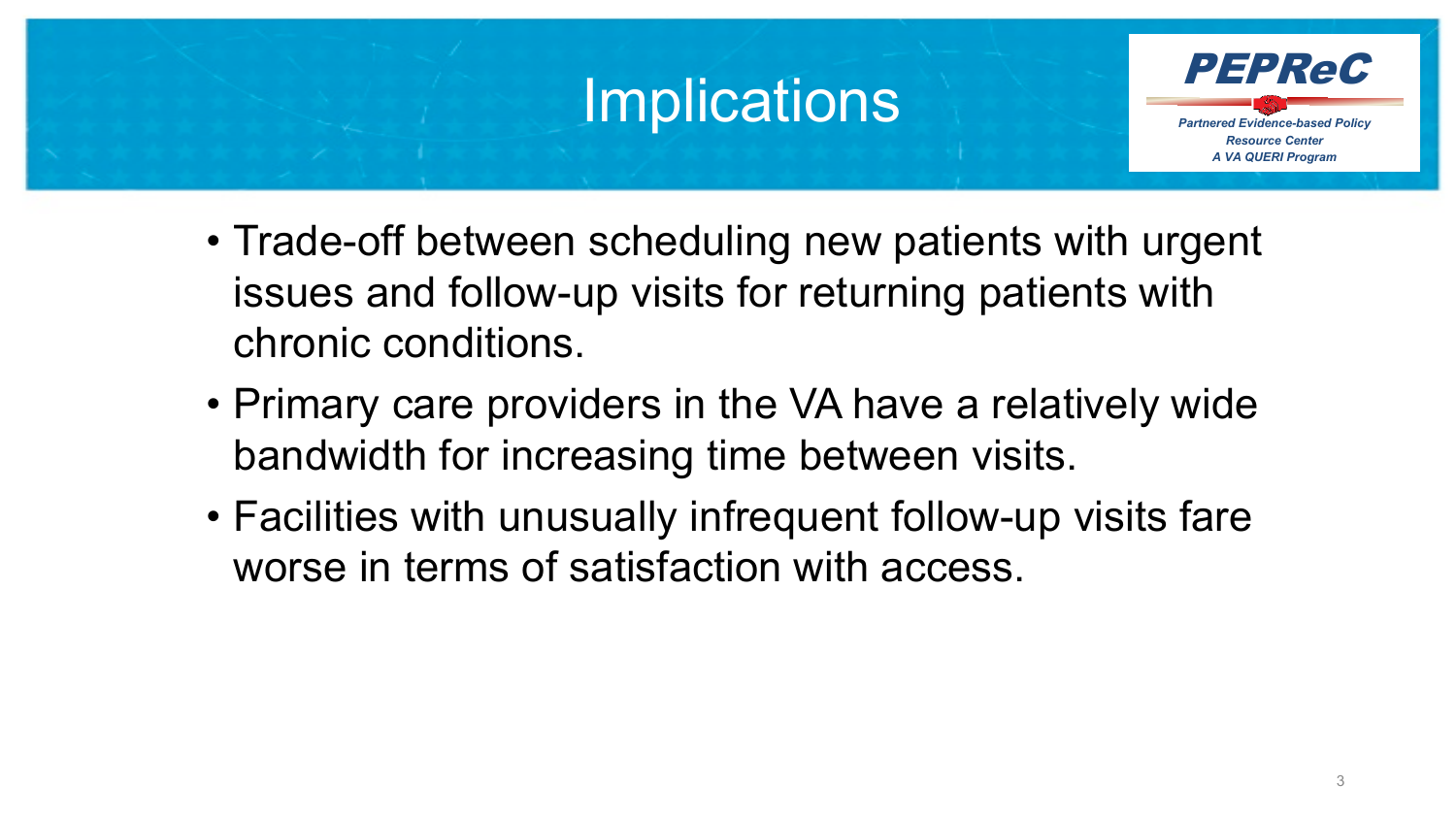### Poll Question #1



- What is your primary role in VA?
	- student, trainee, or fellow
	- clinician
	- researcher
	- Administrator, manager or policy-maker
	- Other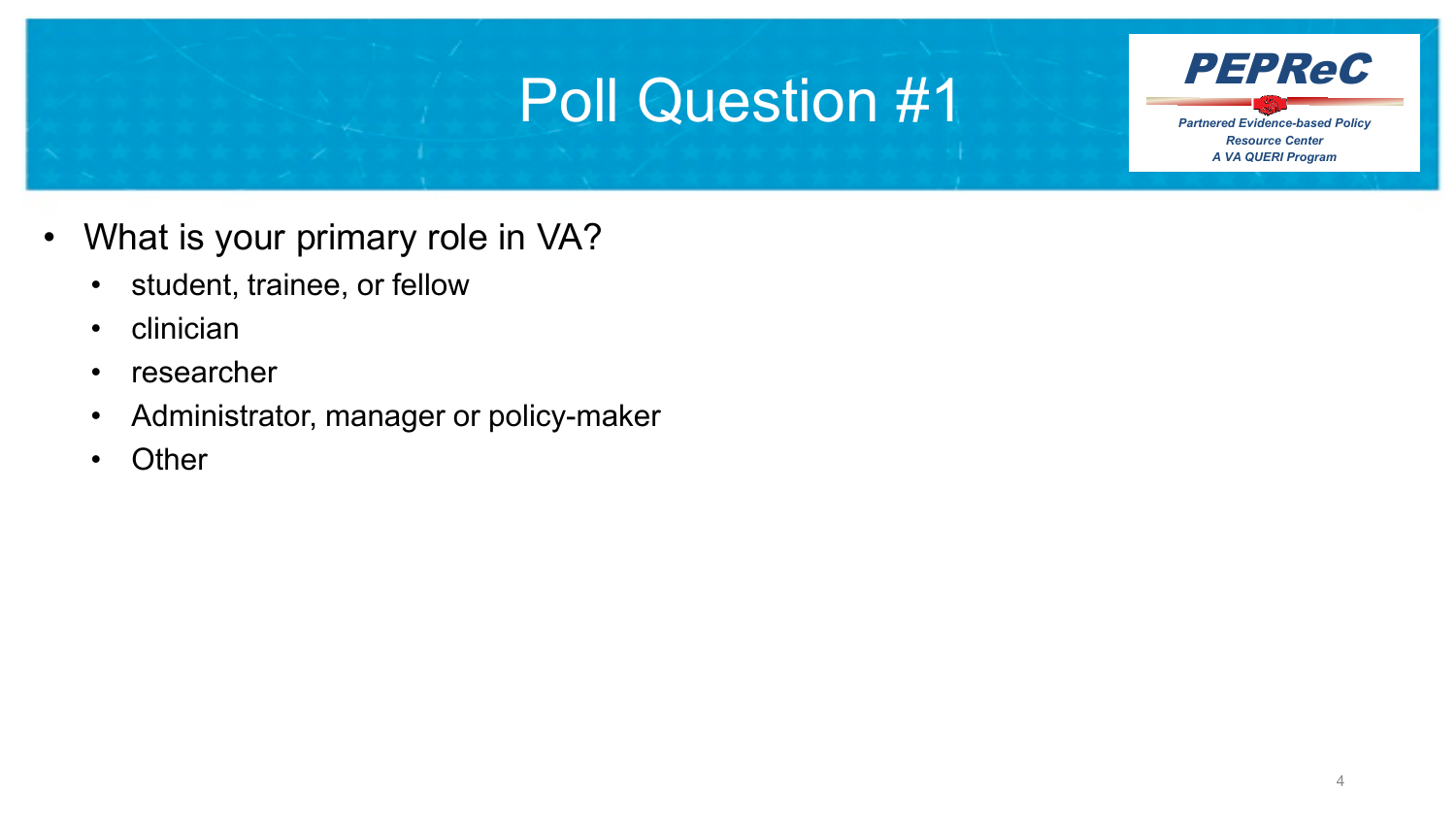#### PEPReC Overview



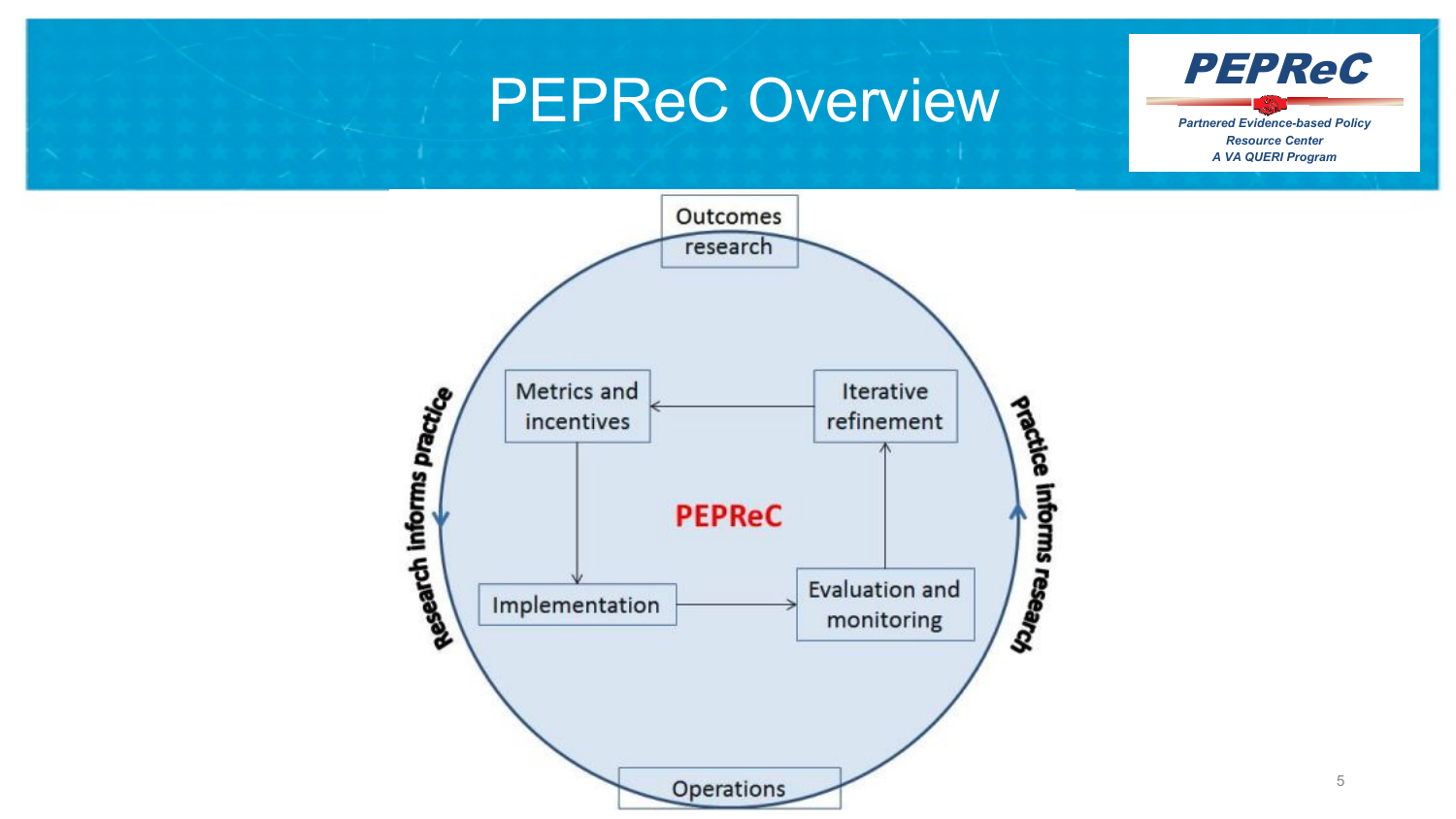## Core PEPReC Missions **PEPRec**

- *Resource Center A VA QUERI Program*
- Core Mission 1: Collaborate with VA operations partners to enhance planning and improve access to and efficiency/quality of care
	- Evidence-based budgeting and forecasting
	- Identifying & mitigating underserved facilities (MISSION Act Section 401 & 402)
- Core Mission 2: Collaborate with operations partners and researchers to design and implement randomized program evaluations
	- Medical scribes
	- Opioid risk stratification and management
- Core Mission 3: Facilitate research consortia to expedite operations-relevant research
	- Community Care Research Consortium/MISSION Act Virtual Research Network
	- Access CORE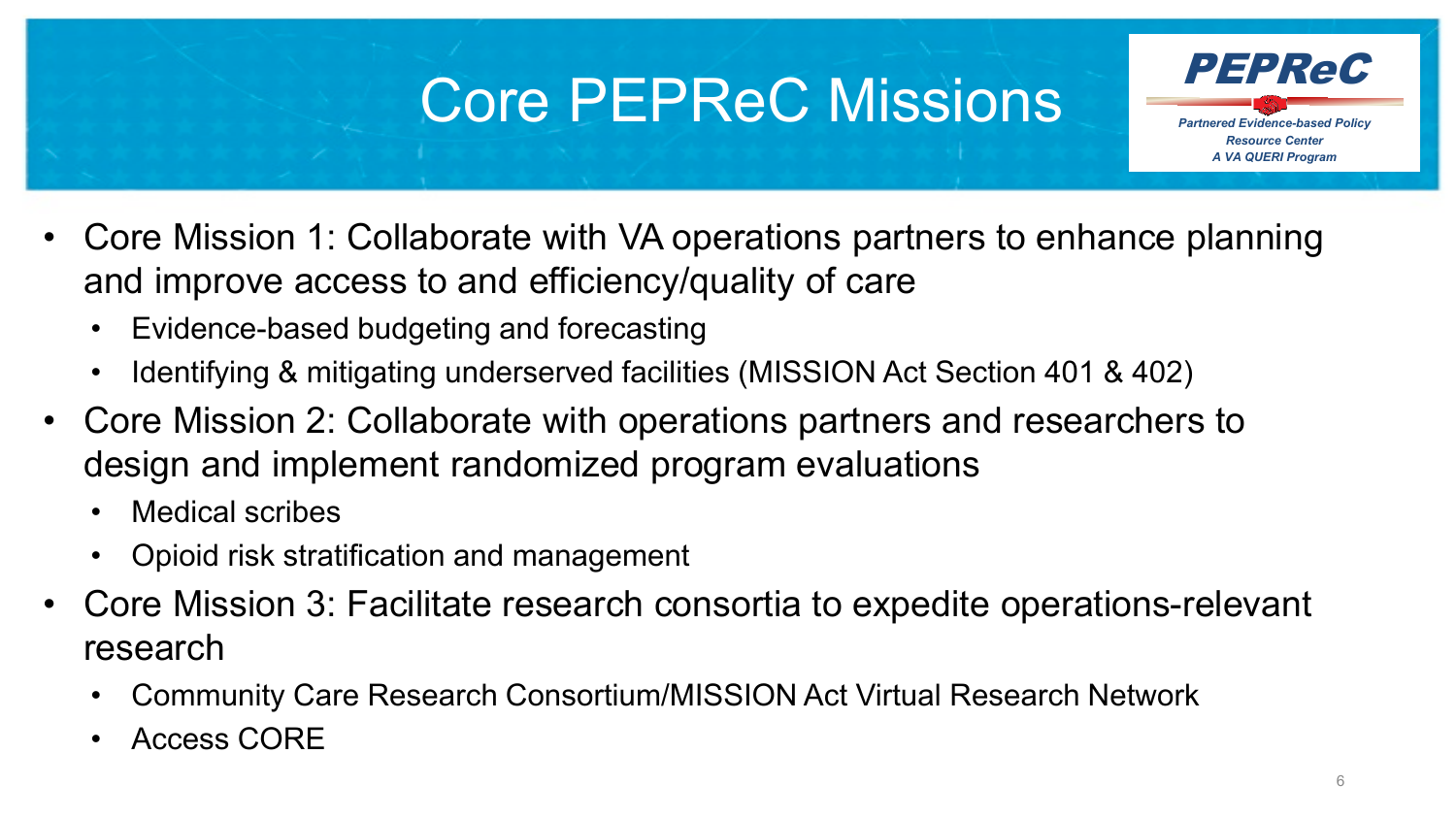#### Methods Overview



• Logistic regression analysis

| <b>Variables</b>                                                   | <b>Individual vs Facility Level</b> | <b>Source</b>                              |
|--------------------------------------------------------------------|-------------------------------------|--------------------------------------------|
| Dependent Variable:<br>patient satisfaction with<br>access to care | Individual                          | SHEP survey of patient<br>satisfaction     |
| Facility operations /<br>scheduling practices                      | Facility                            | PEPReC created indicators<br>from CDW data |
| Area economic/market<br>indicators                                 | Facility                            | VA; Zillow; ACS; AHRF                      |
| Patient demographics                                               | Individual                          | SHEP; CDW                                  |
| Healthcare quality<br>indicators                                   | Facility                            | <b>VHA HEDIS</b>                           |

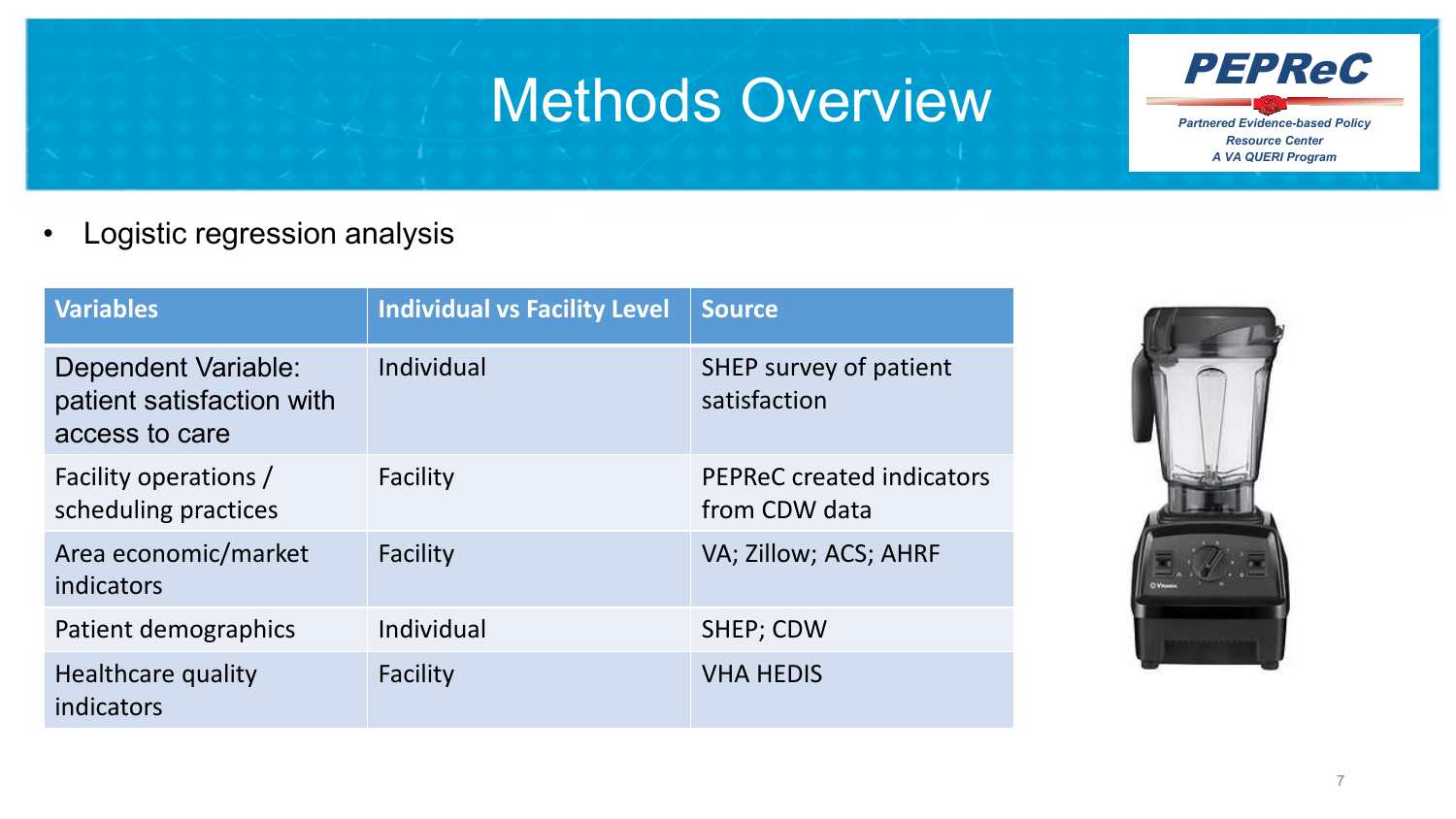### Poll Question #2



- Should this presentation spend extra time on?
	- Implications of results
	- Details of data sources
	- Quantitative methods
	- Other please write in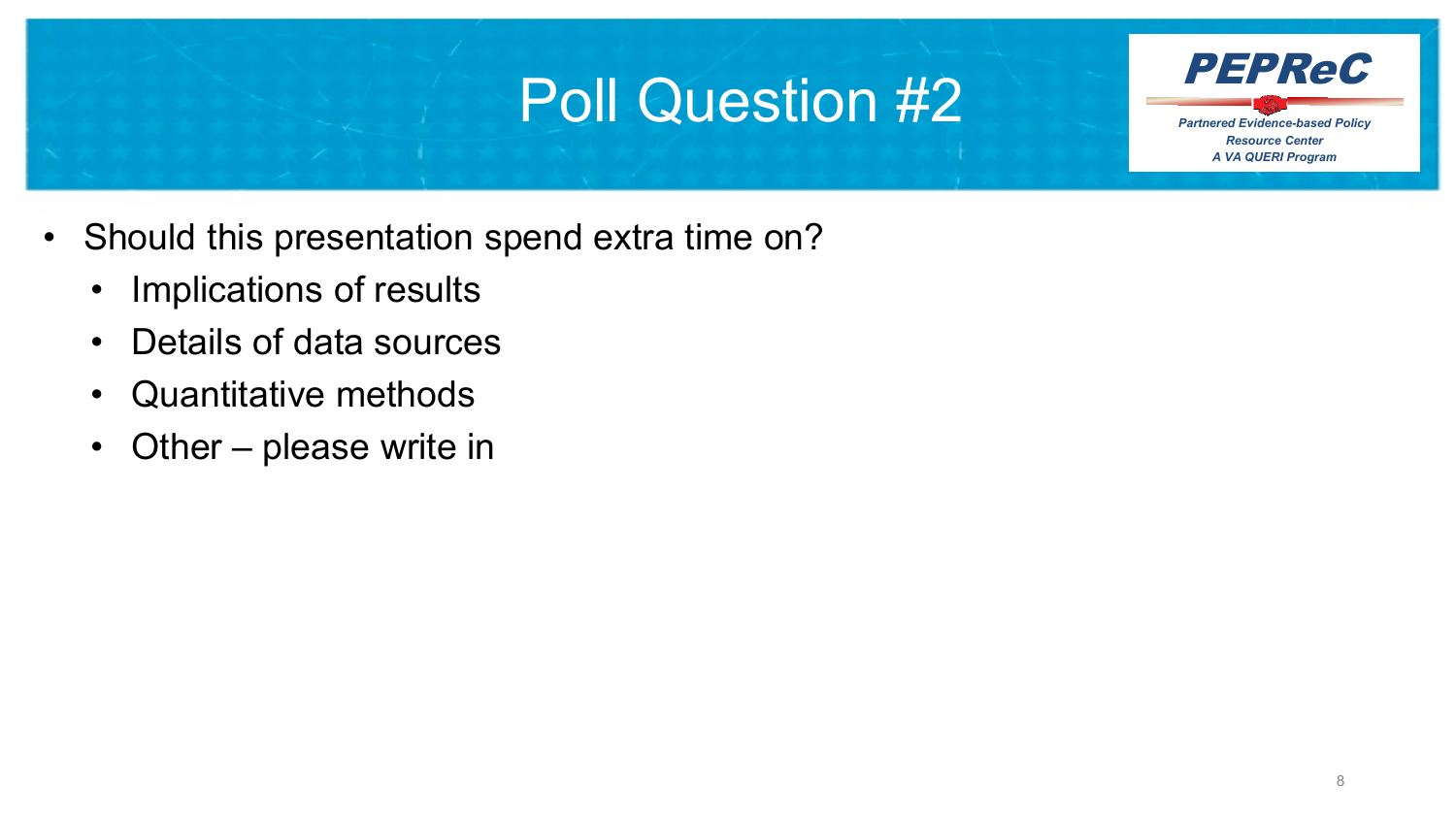#### Patient Sample

*Partnered Evidence-based Policy Resource Center A VA QUERI Program* PEPReC

- Patients seen in primary care between October 2013 and June 2016 who:
	- Received care at 1 of 127 VA facilities
	- Completed a survey on patient satisfaction (SHEP). FY 15 SHEP response rate  $\approx$  40%.
- 94,496 patients in sample (out if 6.6 million patients who used VA health care in FY 2014)

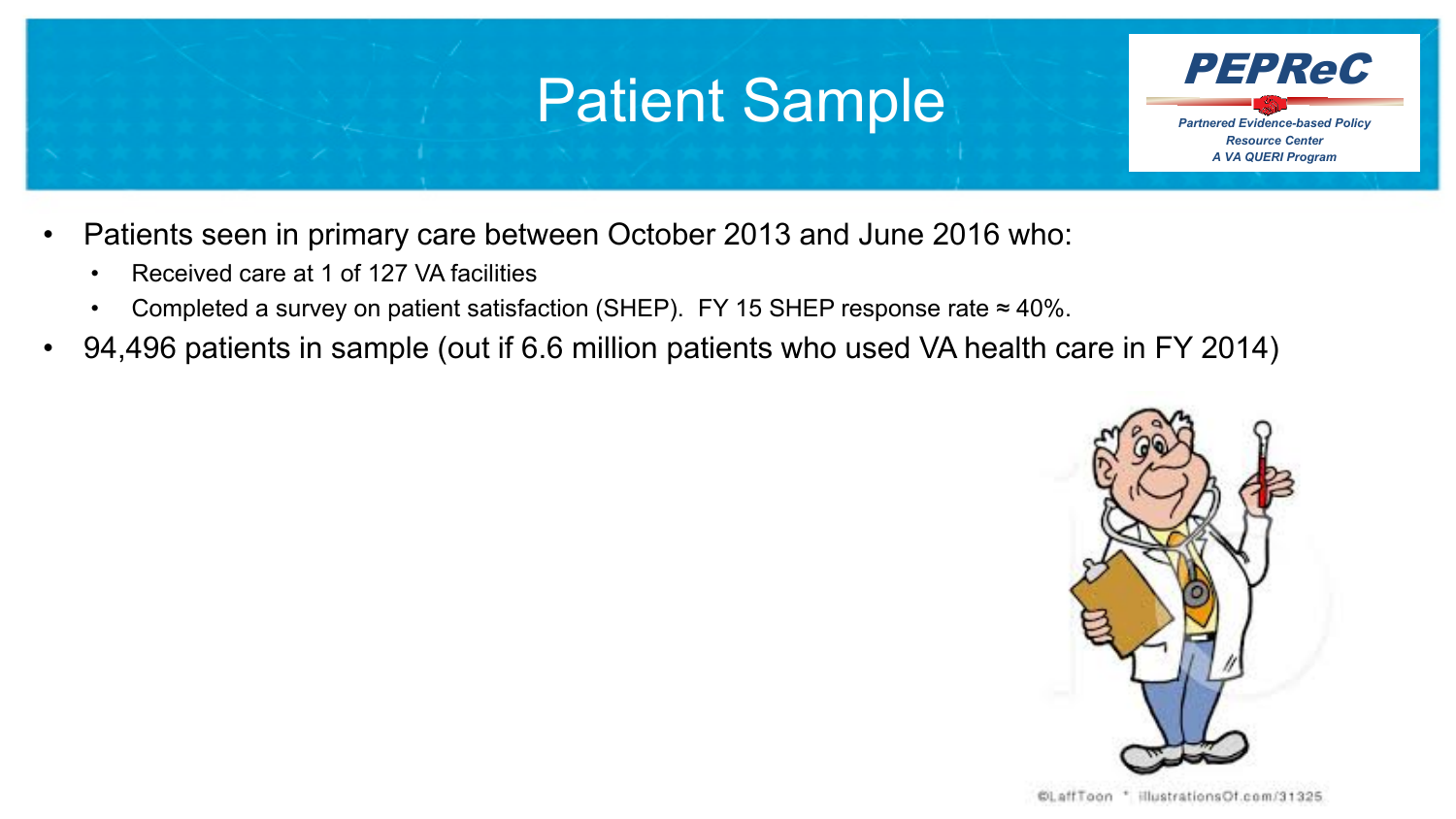#### SHEP Overview



- SHEP is a nation-wide survey of VA patients
- Random sample of patients with completed appointments; patients can be surveyed a maximum of 1x/year

#### **Patient satisfaction variables used (dependent variables)**

• Routine care:

In the last 12 months, when you made an appointment for a check-up or routine care with this provider, how often did you get an appointment as soon as you needed?

Urgent care:

In the last 12 months, when you phoned this provider's office to get an appointment for care you needed right away, how often did you get an appointment as soon as you needed?

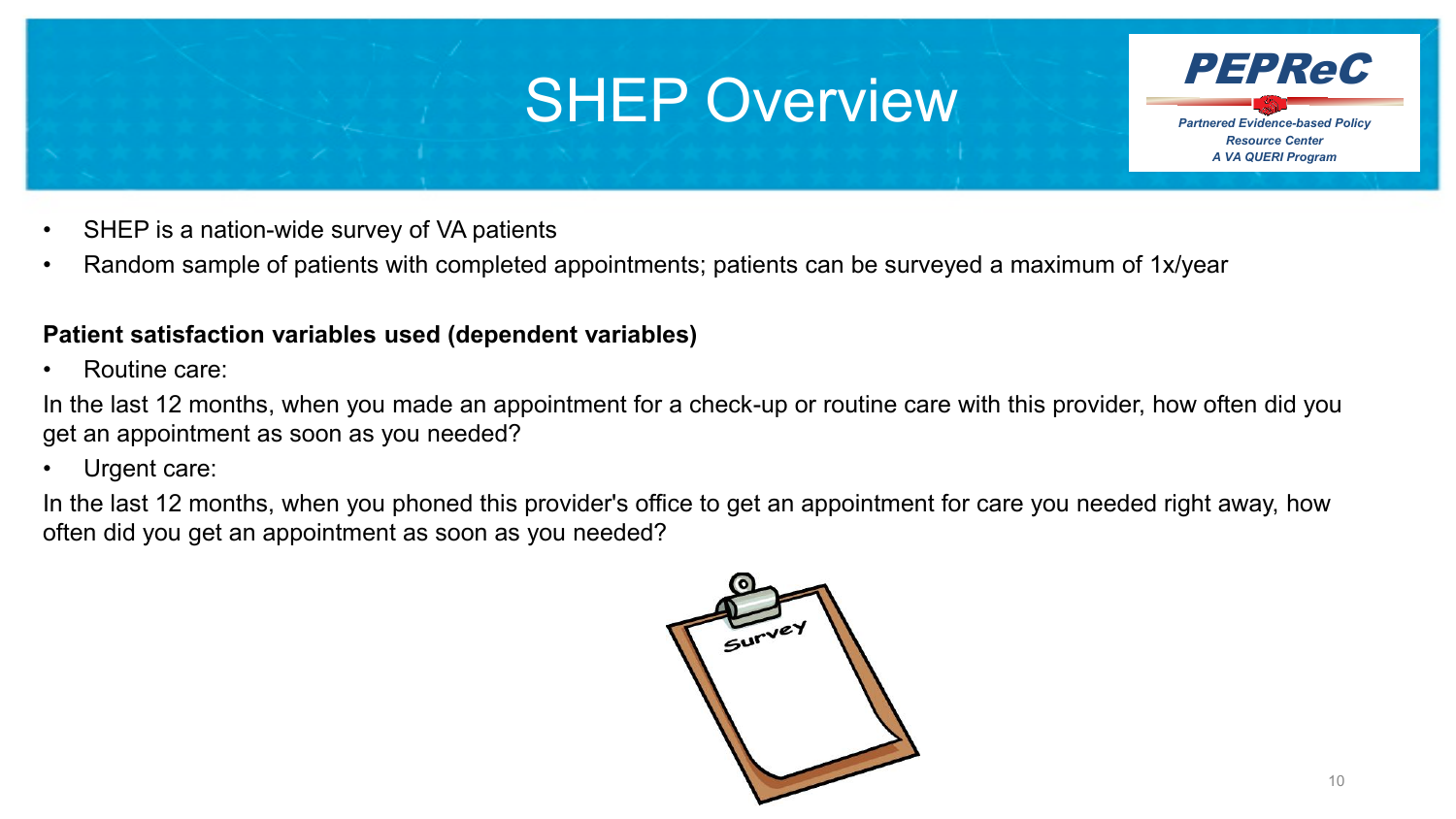### Access Satisfaction Baseline



| <b>Binary Outcome (dependent variable)</b>            | Patient Mean, % |
|-------------------------------------------------------|-----------------|
| Could get <b>urgent care</b> in 1 day or less         | 399             |
| Could easily get <b>routine care</b> , usually/always | 67.9            |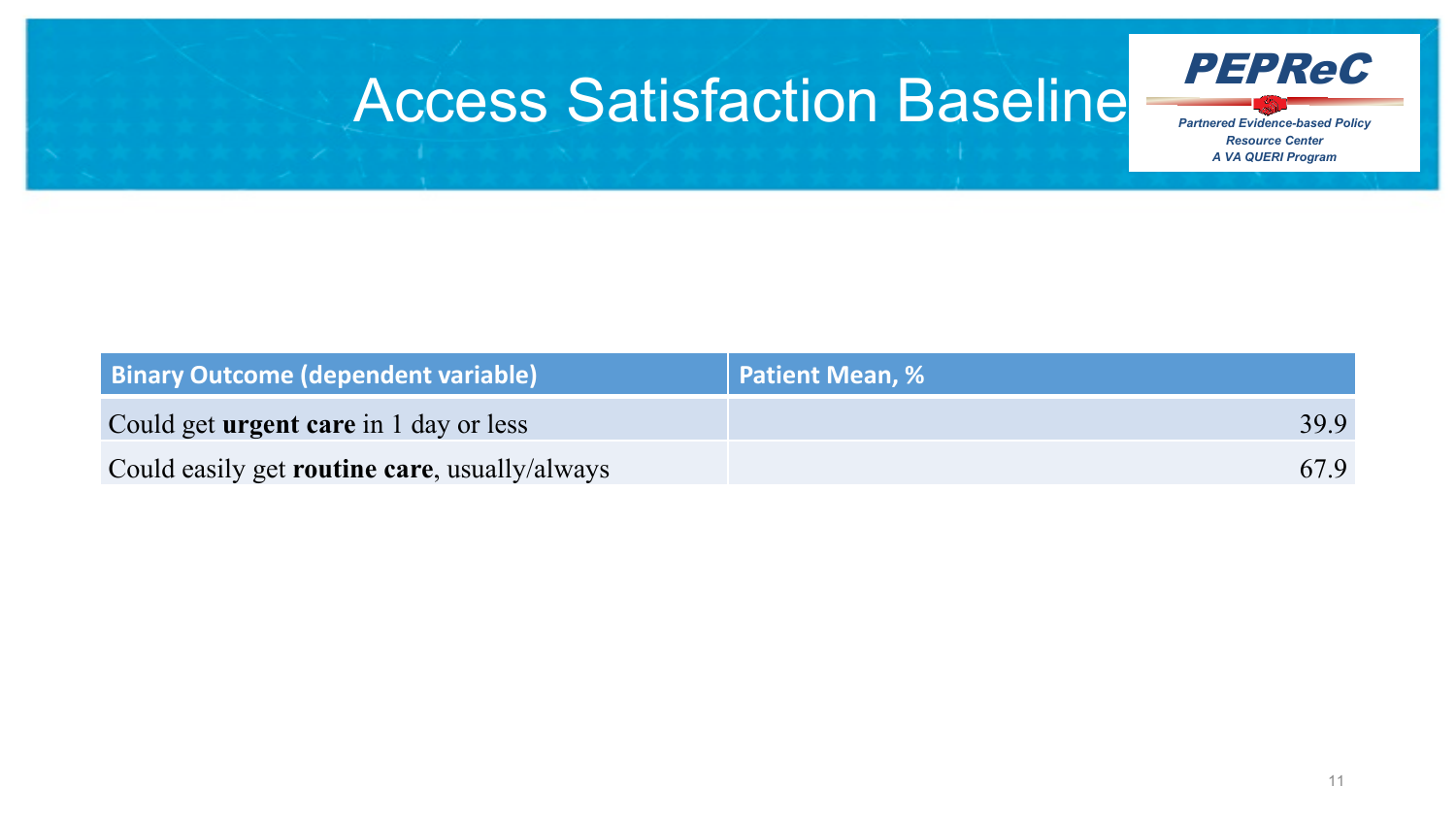

### Sample Demographics

| <b>Patient-level characteristics</b>                          | <b>Mean (SD) or Percent</b> |
|---------------------------------------------------------------|-----------------------------|
| Age (years)                                                   | 65.9 (11.9)                 |
| 20-39                                                         | 3.1                         |
| 40-59                                                         | 21.1                        |
| 60-79                                                         | 63.3                        |
| $80 +$                                                        | 12.6                        |
| <b>Male</b>                                                   | 93.4                        |
| Race/ethnicity                                                |                             |
| <b>White</b>                                                  | 79.8                        |
| <b>Black</b>                                                  | 14.4                        |
| <b>Hispanic</b>                                               | 7.0                         |
| <b>Other</b>                                                  | 5.7                         |
| <b>Highest education</b>                                      |                             |
| <b>High school</b>                                            | 8.5                         |
| <b>Some college</b>                                           | 73.0                        |
| <b>College and above</b>                                      | 18.5                        |
| <b>English first language</b>                                 | 96.3                        |
| Priority Status 7 and 8 (individual) ; indicates Vets who pay |                             |
| copays due to higher economic status                          | 17.3                        |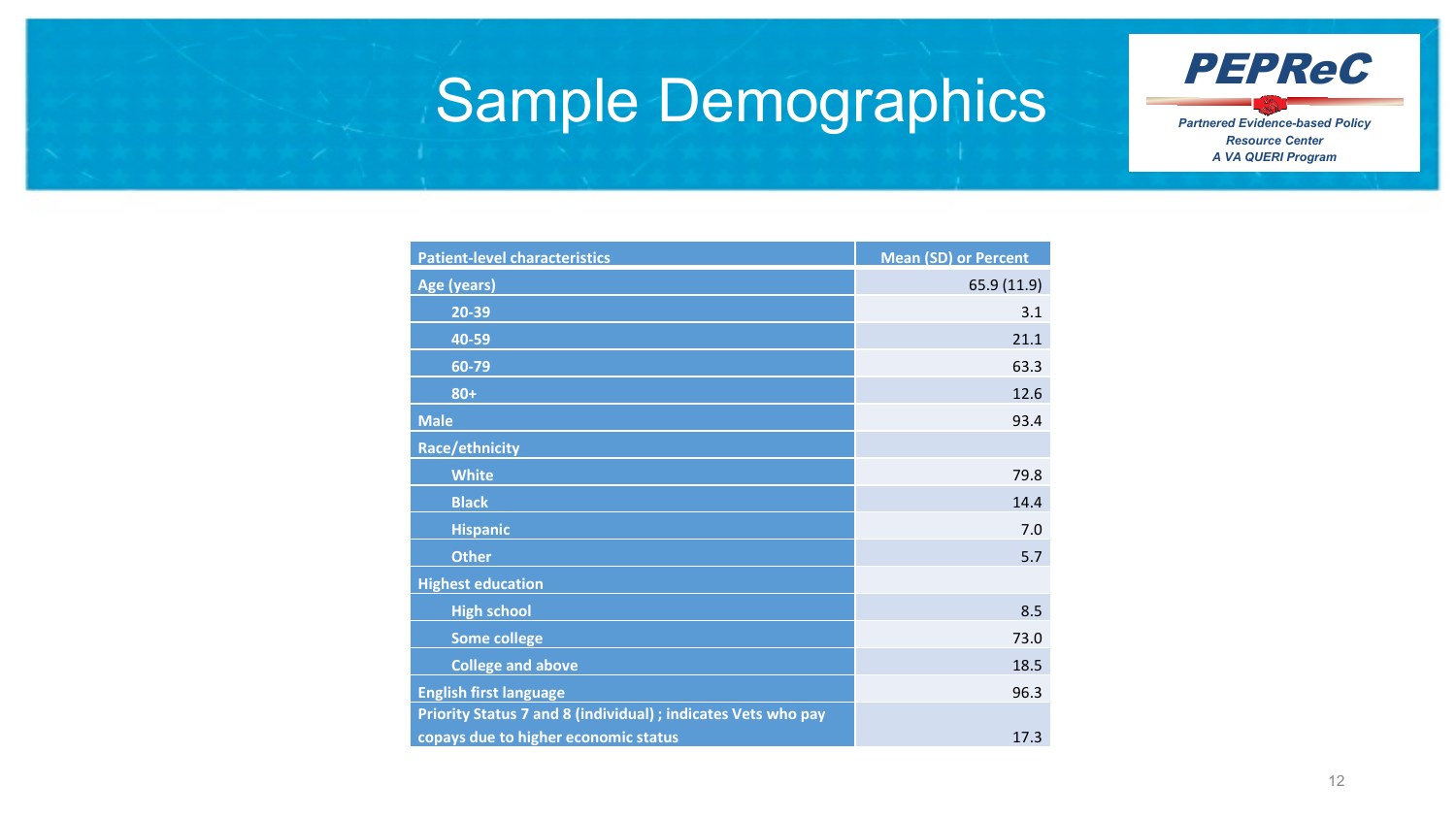#### Facility Operations



- Facilities can vary scheduling practices to adjust for appointment demand
- Appointment length is an exception in the VA appointments can typically be scheduled for 30 minutes (returning patients) or 60 minutes (new patients)
- Our model: facility operations variables are lagged one month to control for endogeneity (reverse causation)

| <b>Facility-level characteristics</b>     | <b>Mean (SD)</b> |
|-------------------------------------------|------------------|
| <b>Mean appointment length (minutes)</b>  | 31.5(2.6)        |
| <b>PCP Clinician FTEs/1,000 enrollees</b> | 0.5(0.1)         |
|                                           |                  |
| <b>Average follow-up time (months)</b>    | 4.0(0.8)         |
| <b>Percent visits overbooked</b>          | 11.0(7.1)        |
| Percent visits unscheduled (walk-ins)     | 31.7(15.0)       |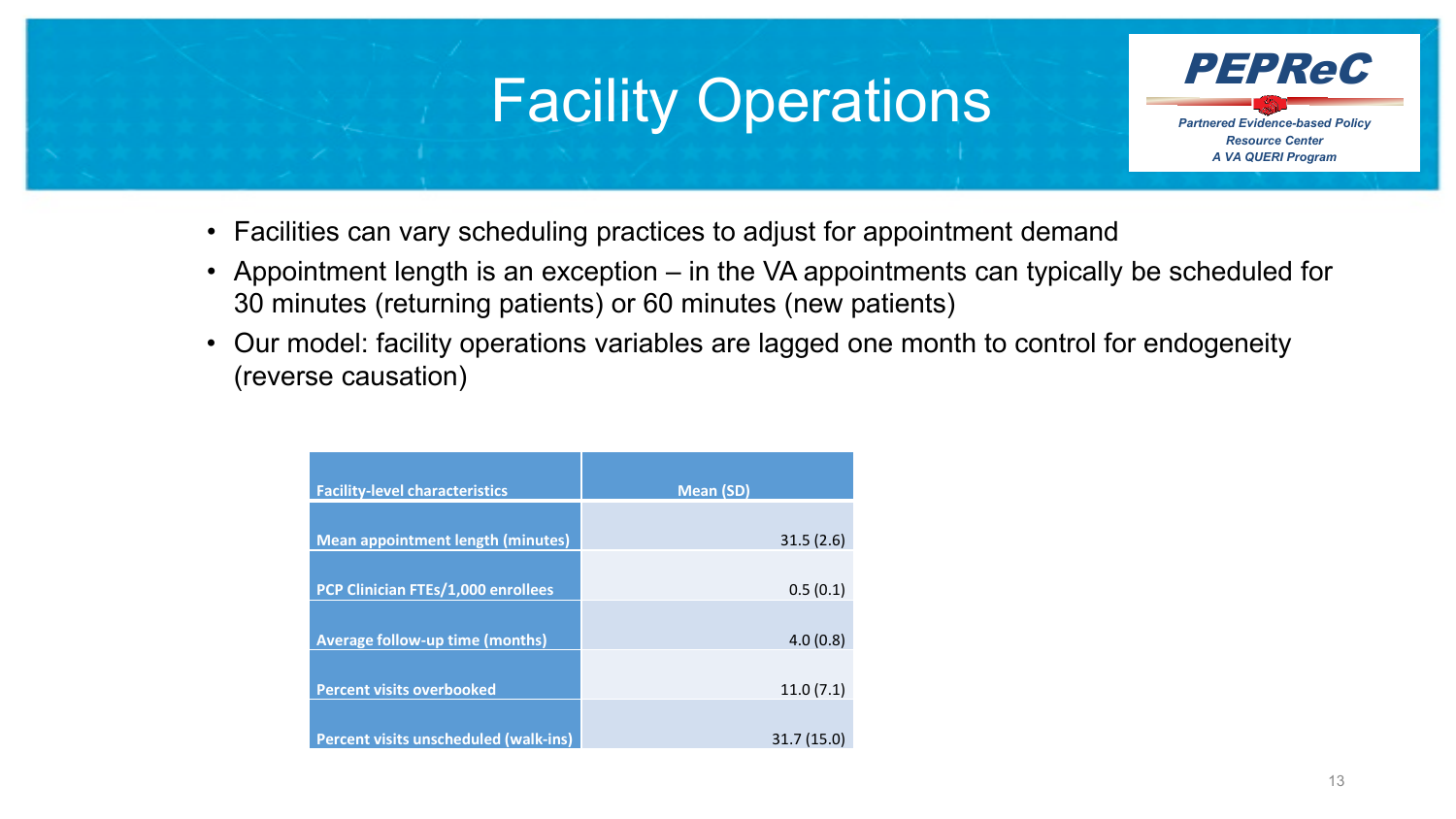

#### 25 10 15 20 25 20 Frequency<br>10<br>15 Frequency 5  $\circ$ 2 3 4 5 6 Mean follow-up time by VA station, months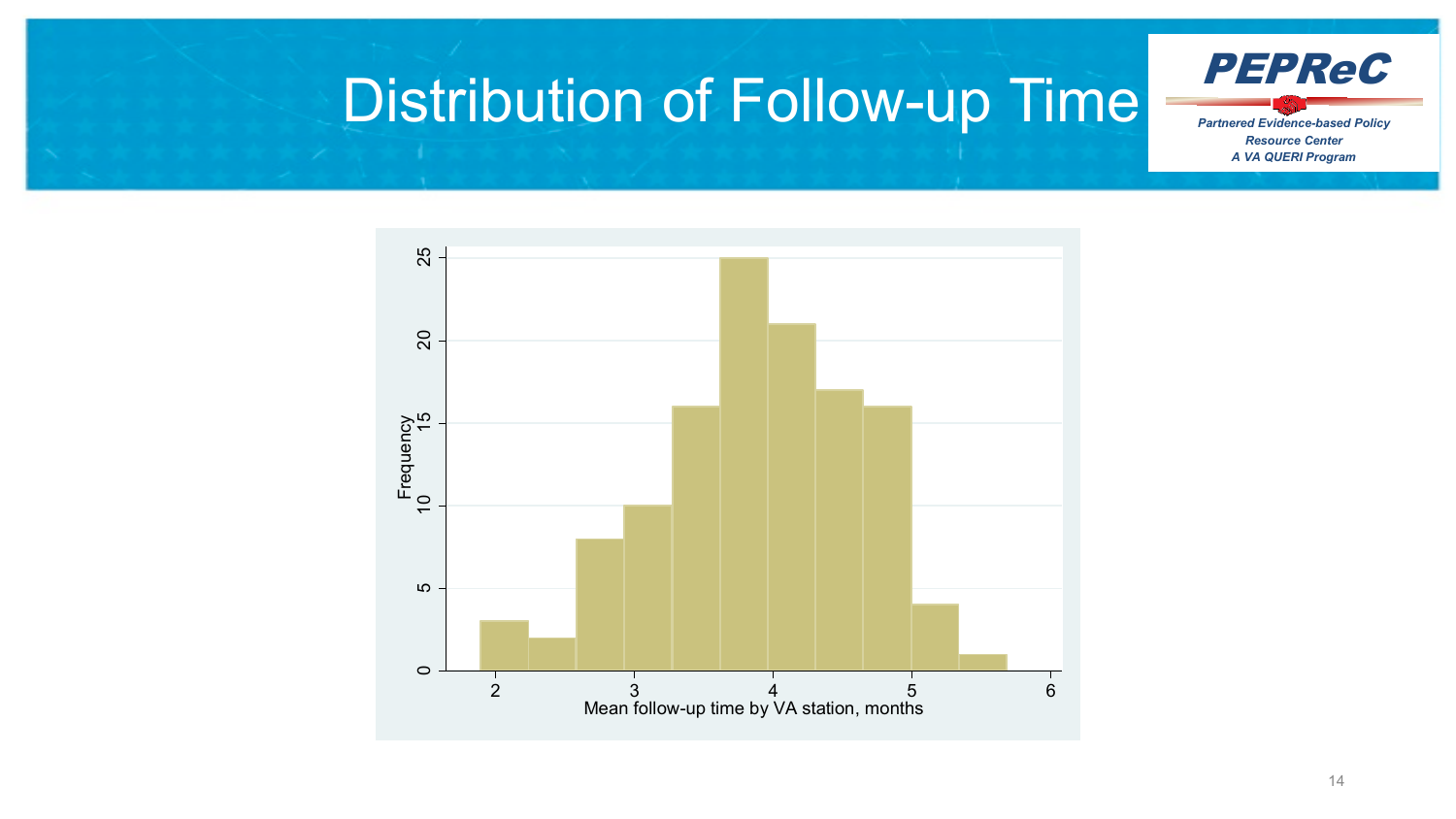#### Economic Characteristics



- These variables are related to Veteran choice to seek VA care as opposed to community care (Veterans are more likely to have private insurance in wealthier areas)
- Our model: lagged one month to control for potential endogeneity

| <b>Facility level local area measure</b>                                                         | Mean (SD)     |
|--------------------------------------------------------------------------------------------------|---------------|
|                                                                                                  |               |
| Annual Income (\$10,000)                                                                         | 5.6(1.1)      |
| <b>Zillow House Price Index (\$1000)</b>                                                         | 194.7 (118.4) |
| <b>Veteran Unemployment Rate, %</b>                                                              | 5.7(1.2)      |
| <b>Medicare Advantage Penetration, %</b>                                                         | 29.2(11.4)    |
| <b>Priority 7 and 8, % (facility).</b> This differs from the                                     |               |
| previously mentioned individual priority 7&8 figure because it is a<br>facility level aggregate. | 24.1(6.6)     |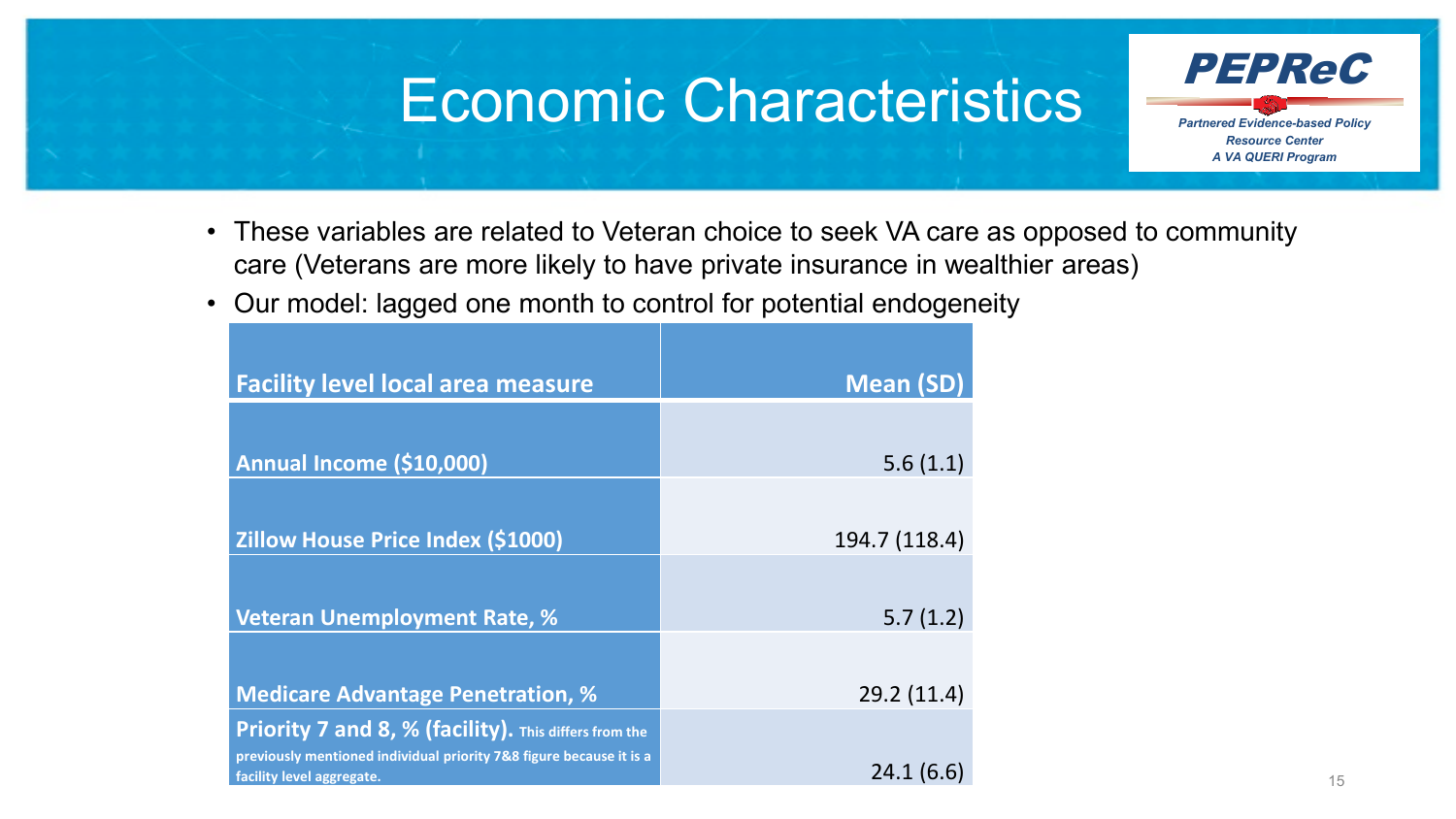

### Healthcare Quality (HEDIS)

| <b>HEDIS Indicator</b>                                  | level Mean % (SD) | <b>Study Facility-   2016 National Medicare</b><br><b>HMO Mean</b> |
|---------------------------------------------------------|-------------------|--------------------------------------------------------------------|
|                                                         |                   |                                                                    |
| <b>Percent diabetics with controlled BP</b>             | 74.6(11.9)        | 63.1                                                               |
|                                                         |                   |                                                                    |
| <b>Percent diabetics with poorly controlled HbA1c</b>   | 19.0(9.7)         | 26.3                                                               |
|                                                         |                   |                                                                    |
| Percent patients aged 50-75 with colonoscopy screening  | 81.9(7.2)         | 67.1                                                               |
|                                                         |                   |                                                                    |
| Percent patients immunized against pneumonia            | 90.8(6.2)         | 74.0                                                               |
|                                                         |                   |                                                                    |
| Percent patients aged 18-64 immunized against influenza | 22.0(27.6)        | Not available                                                      |
|                                                         |                   |                                                                    |
| Percent patients aged 65+ immunized against influenza   | 29.4 (36.6)       | 71.1                                                               |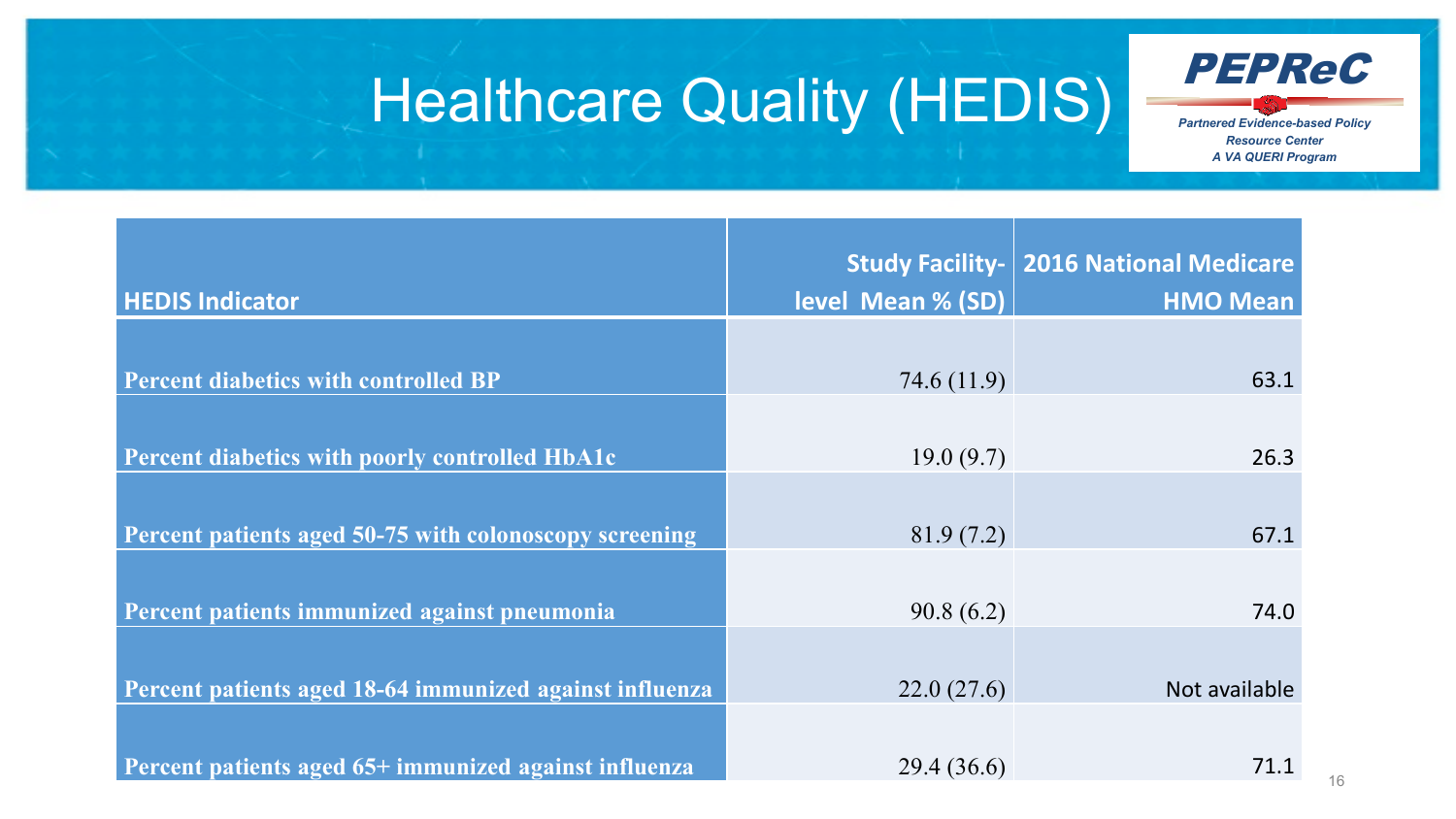

#### Results: follow-up time matters.

|                                              | (1)                   | (2)                     |
|----------------------------------------------|-----------------------|-------------------------|
| <b>VARIABLES</b>                             | Could get urgent care | Could get routine care, |
|                                              | within 1 day          | usually or always       |
| Mean appointment length, 10min (1M lag)      | $0.99**$              | 0.99                    |
|                                              | $(-1.98)$             | $(-1.51)$               |
| Clinician FTEs/1000 enrollees                | 1.02                  | $1.24*$                 |
|                                              | (0.26)                | (1.79)                  |
| Average follow-up time, month (1M lag)       | $0.90***$             | $0.87***$               |
|                                              | $(-3.24)$             | $(-3.93)$               |
| Proportion of visits overbooked (1M lag)     | 1.00                  | 1.00                    |
|                                              | (0.40)                | $(-0.28)$               |
| Proportion of visits unscheduled (1M lag)    | 1.00                  | $1.00*$                 |
|                                              | $(-1.26)$             | $(-1.81)$               |
| Local area income (1M lag)                   | 1.19                  | 0.96                    |
|                                              | (1.36)                | $(-0.29)$               |
| Zillow house price index (1M lag)            | 1.00                  | 1.00                    |
|                                              | $(-0.015)$            | $(-0.34)$               |
| Local area unemployment rate (1M lag)        | 1.80                  | 1.27                    |
|                                              | (0.62)                | (0.23)                  |
| Facility proportion of priority 7&8 (1M lag) | 0.43                  | 0.016                   |
|                                              | $(-0.33)$             | $(-1.44)$               |
| Area Medicare Advantage penetration (1M lag) | 0.37                  | 2.60                    |
|                                              | $(-1.06)$             | (1.05)                  |
| Individual priority 7&8                      | $1.08***$             | $1.20***$               |
|                                              | (3.88)                | (8.41)                  |
| Constant                                     | 1.14                  | $18.2***$               |
|                                              | (0.16)                | (3.40)                  |
| Number of observations                       | 94,496                | 94,496                  |
| Number of facilities                         | 127                   | 127                     |

Logistic regression model estimates (odds ratios) of the relationship between 1-month lagged facility operations measures, market characteristics and SHEP self-reported access to urgent care, October 2013 to June 2016.

Robust Z-statistics in parentheses.\*\*\* p<0.01, \*\*  $p<0.05$ , \*  $p<0.1$ .

Models also control for HEDIS quality indicators, patient age, patient gender, race, first language, education level, and facility, month and year fixed effects.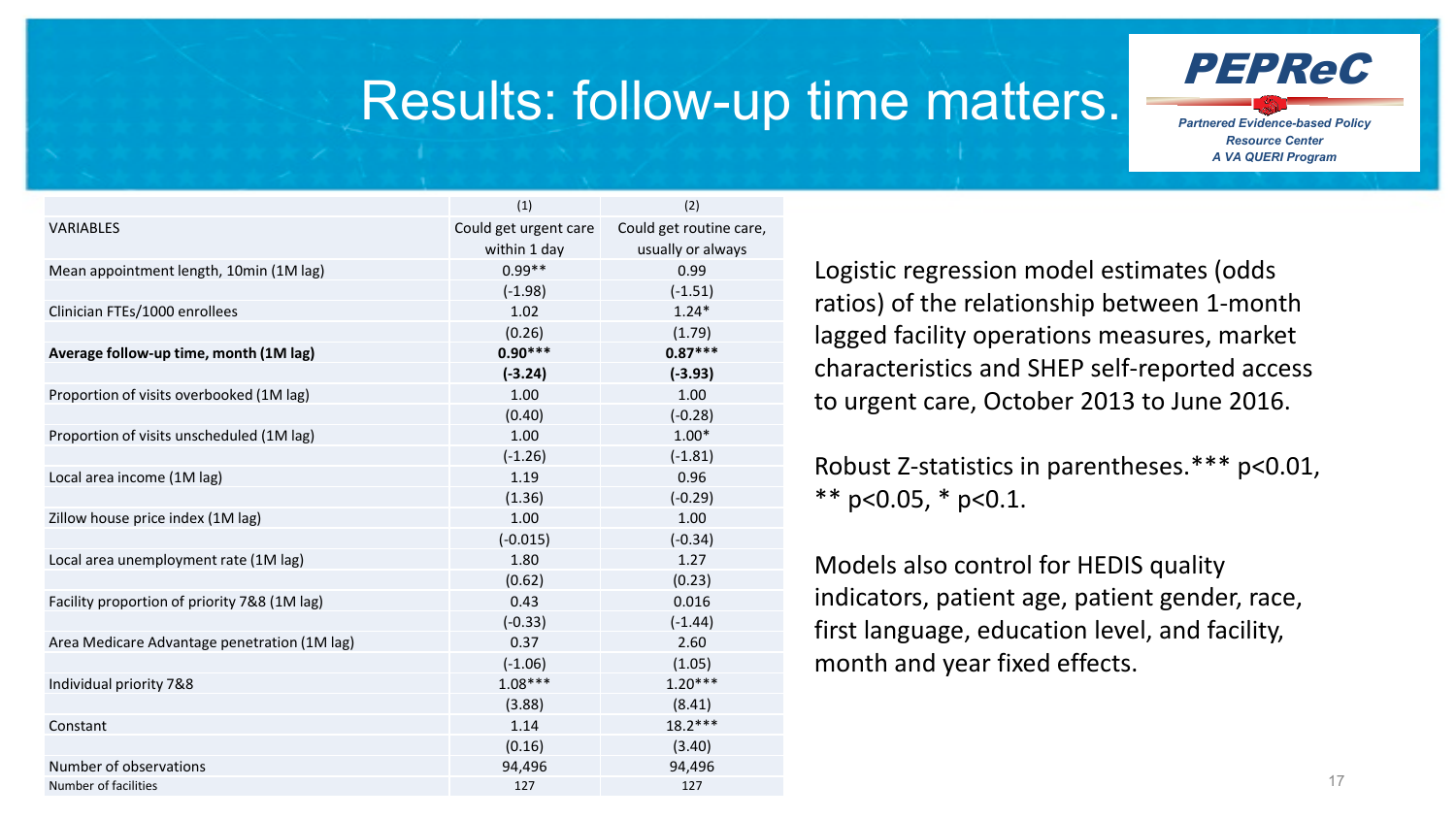Which controls made a difference? Age, race and education also correlated with satisfaction with access. HEDIS not significant.



|                                                | (1)                   | (2)                     |
|------------------------------------------------|-----------------------|-------------------------|
| <b>VARIABLES</b>                               | Could get urgent care | Could get routine care, |
|                                                | within 1 day          | usually or always       |
| Patient Sex (0=Male, 1=Female)                 | $1.07**$              | 0.98                    |
|                                                | (2.18)                | $(-0.50)$               |
| 20-39                                          | $0.54***$             | $0.38***$               |
|                                                | $(-11.9)$             | $(-21.2)$               |
| 40-59                                          | $0.71***$             | $0.70***$               |
|                                                | $(-12.8)$             | $(-12.4)$               |
| 60-79                                          | $0.88***$             | $0.92***$               |
|                                                | $(-6.12)$             | $(-3.38)$               |
| $80+ = 0,$                                     |                       |                         |
|                                                |                       |                         |
| White                                          | $1.10***$             | $1.10***$               |
|                                                | (2.73)                | (2.69)                  |
| <b>Black</b>                                   | 0.99                  | 1.05                    |
|                                                | $(-0.24)$             | (1.39)                  |
| Other                                          | 0.95                  | 0.99                    |
|                                                | $(-1.49)$             | $(-0.21)$               |
| Hispanic                                       | $0.91***$             | 0.98                    |
|                                                | $(-3.00)$             | $(-0.37)$               |
| Very good/excellent health                     | $1.49***$             | $1.54***$               |
|                                                | (21.8)                | (22.2)                  |
| Some College or Above ( $0 = No$ , $1 = Yes$ ) | $0.96***$             | 0.98                    |
|                                                | $(-3.49)$             | $(-1.57)$               |

Logistic regression model estimates (odds ratios) of the relationship between 1-month lagged facility operations measures, market characteristics and SHEP self-reported access to urgent care, October 2013 to June 2016.

Robust Z-statistics in parentheses.\*\*\* p<0.01, \*\* p<0.05,  $*$  p<0.1.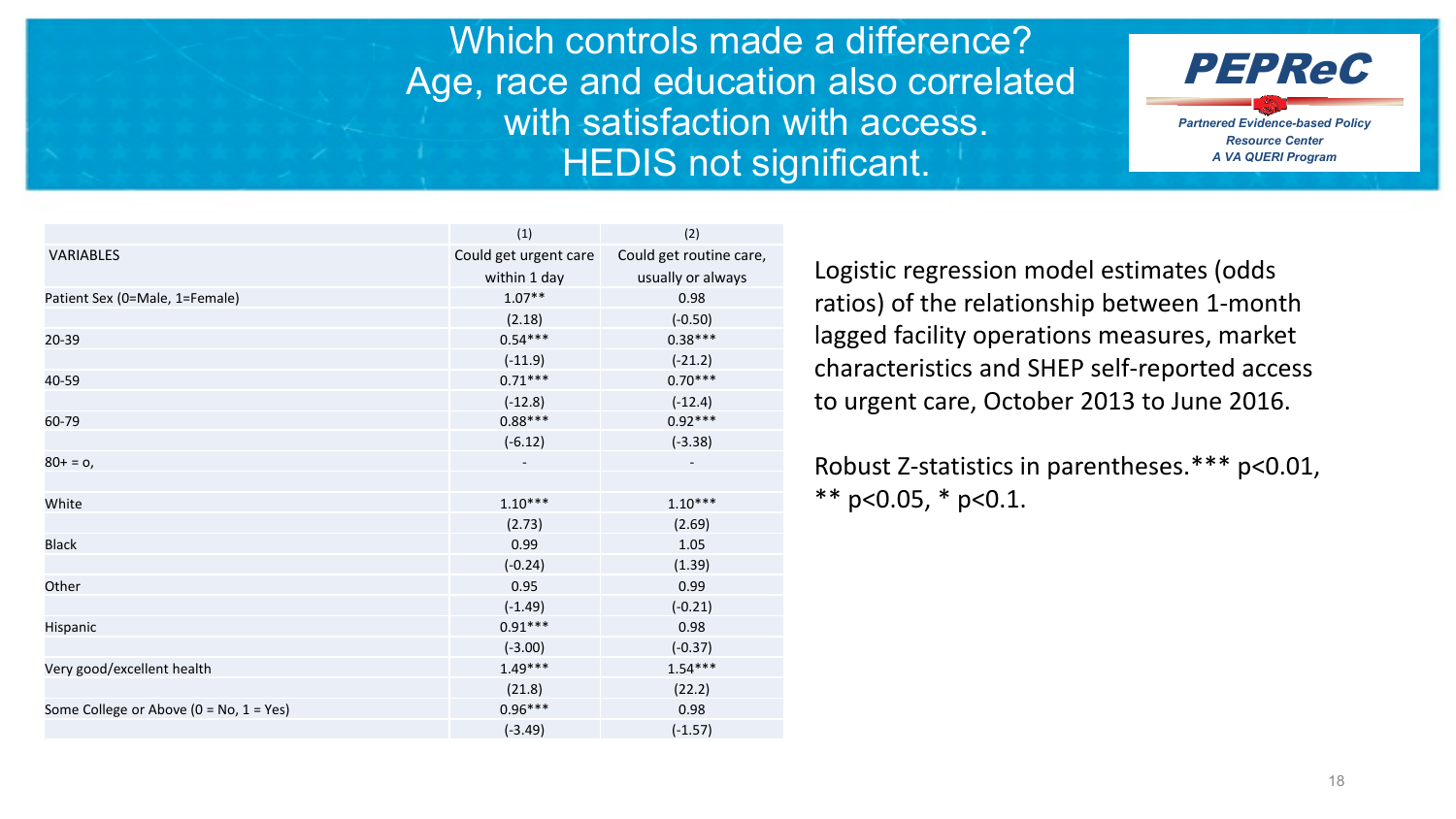#### Sextile Results



| <b>VARIABLES</b>             | Sextile Range (months) | Could get urgent care, 1 day | Could get routine care,<br>usually/always |
|------------------------------|------------------------|------------------------------|-------------------------------------------|
| Mean follow-up time (1M lag) |                        |                              |                                           |
| Sextile 2                    | 3.21-3.61              | $0.93**$                     | 1.00                                      |
|                              |                        | $(-2.21)$                    | $(-0.0077)$                               |
| Sextile 3                    | 3.61-3.91              | $0.93*$                      | 0.95                                      |
|                              |                        | $(-1.89)$                    | $(-1.33)$                                 |
| Sextile 4                    | 3.91-4.25              | $0.93*$                      | $0.87***$                                 |
|                              |                        | $(-1.77)$                    | $(-3.15)$                                 |
| Sextile 5                    | 4.25-4.64              | $0.85***$                    | $0.86***$                                 |
|                              |                        | $(-3.37)$                    | $(-2.94)$                                 |
| Sextile 6                    | 4.64-6.00              | $0.86***$                    | $0.80***$                                 |
|                              |                        | $(-2.68)$                    | $(-3.33)$                                 |

Results are strongest at the higher end of the distribution (facilities with longer than average follow-up times.)

We broke the follow-up variable into sextiles. (Dummy variables for each sextile of the follow-up interval distribution) and re-ran the analysis with the other controls (see previous slide).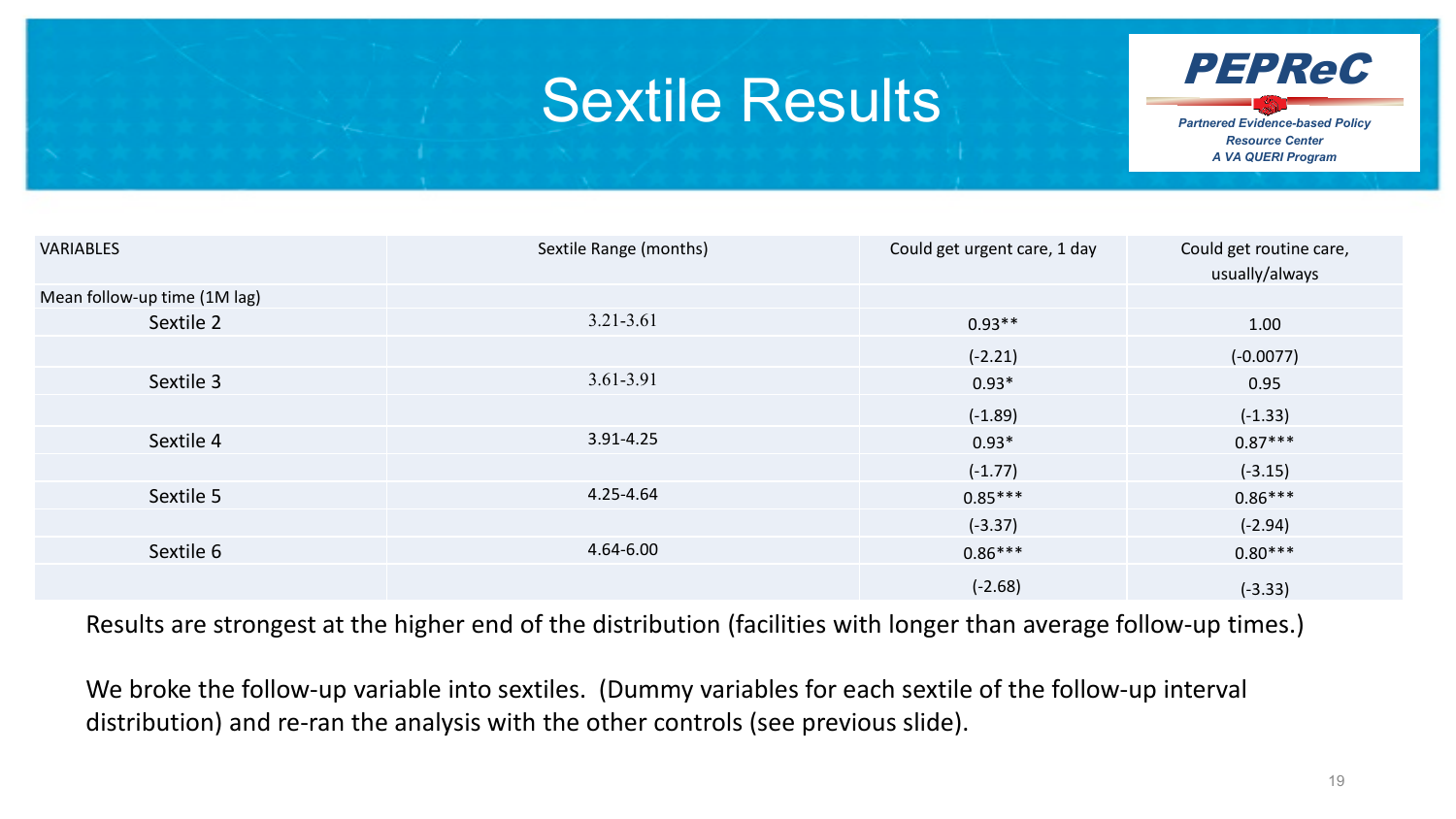### Study Limitations



- This is an association study.
- Potential for endogeneity (what if people schedule more follow-up appointments because they are satisfied?)
- We tried to control for endogeneity by:
	- Lagging facility operations and economic variables (so past data predicts satisfaction)
	- Testing a specification with lagged variables as instruments (this did not show an endogeneity problem)
	- Due to high serial correlation in facility practices (facility practices don't change month from month-to-month), we don't have enough confidence in our IV to make a causal determination.
- Future work:
	- Develop an instrumental variable model with the goal of conclusively identifying (or not!) causality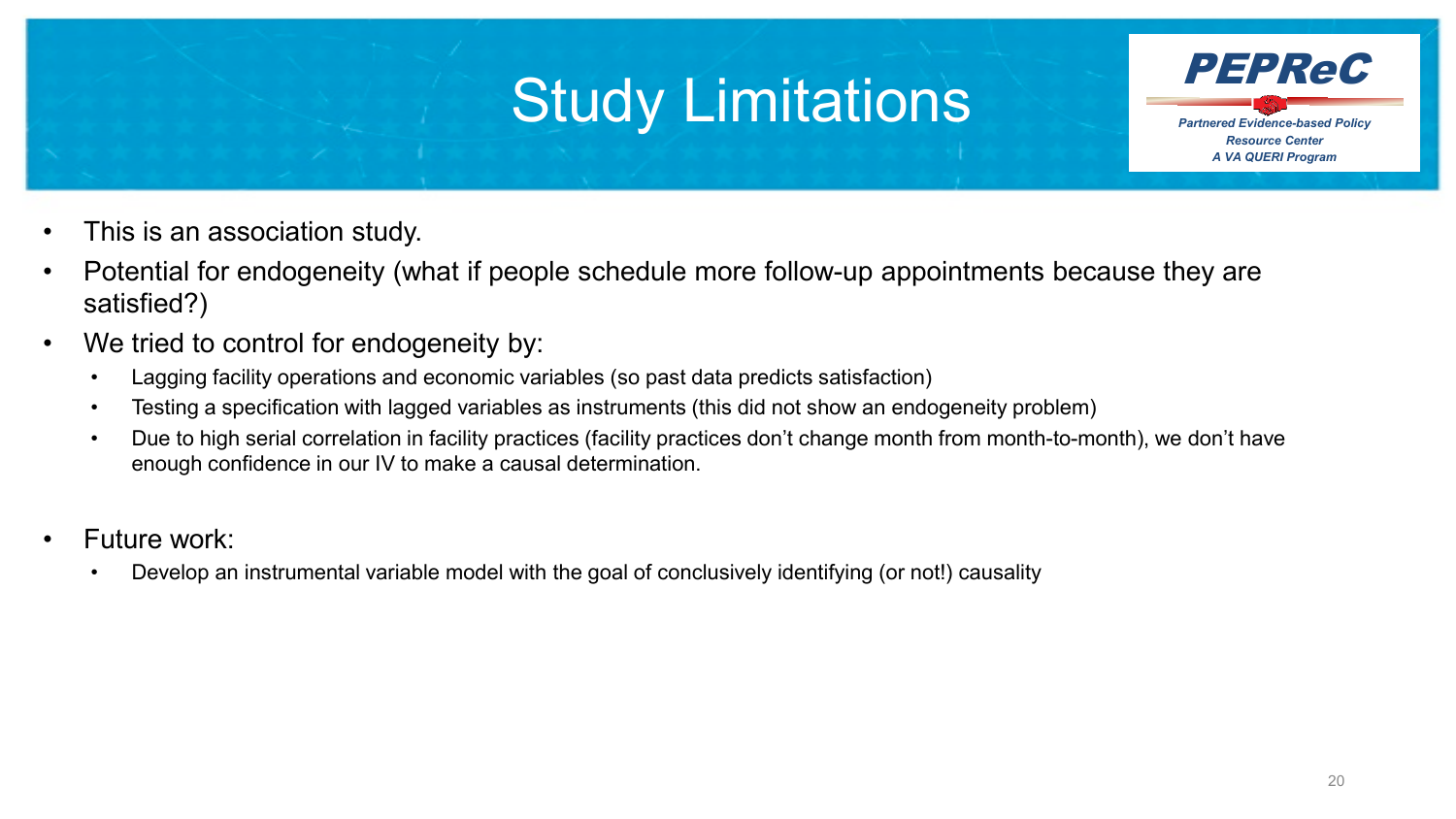#### Acknowledgements



The authors wish to thank Michael Davies, MD, Mary Fields, and Manuel Alvillar for helpful comments on prior versions of this work and for logistical assistance.

This project was supported by Grant No. PEC 16-001 from the VA's Quality Enhancement Research Initiative (QUERI) and by the VA Office of Veterans Access to Care (OVAC).